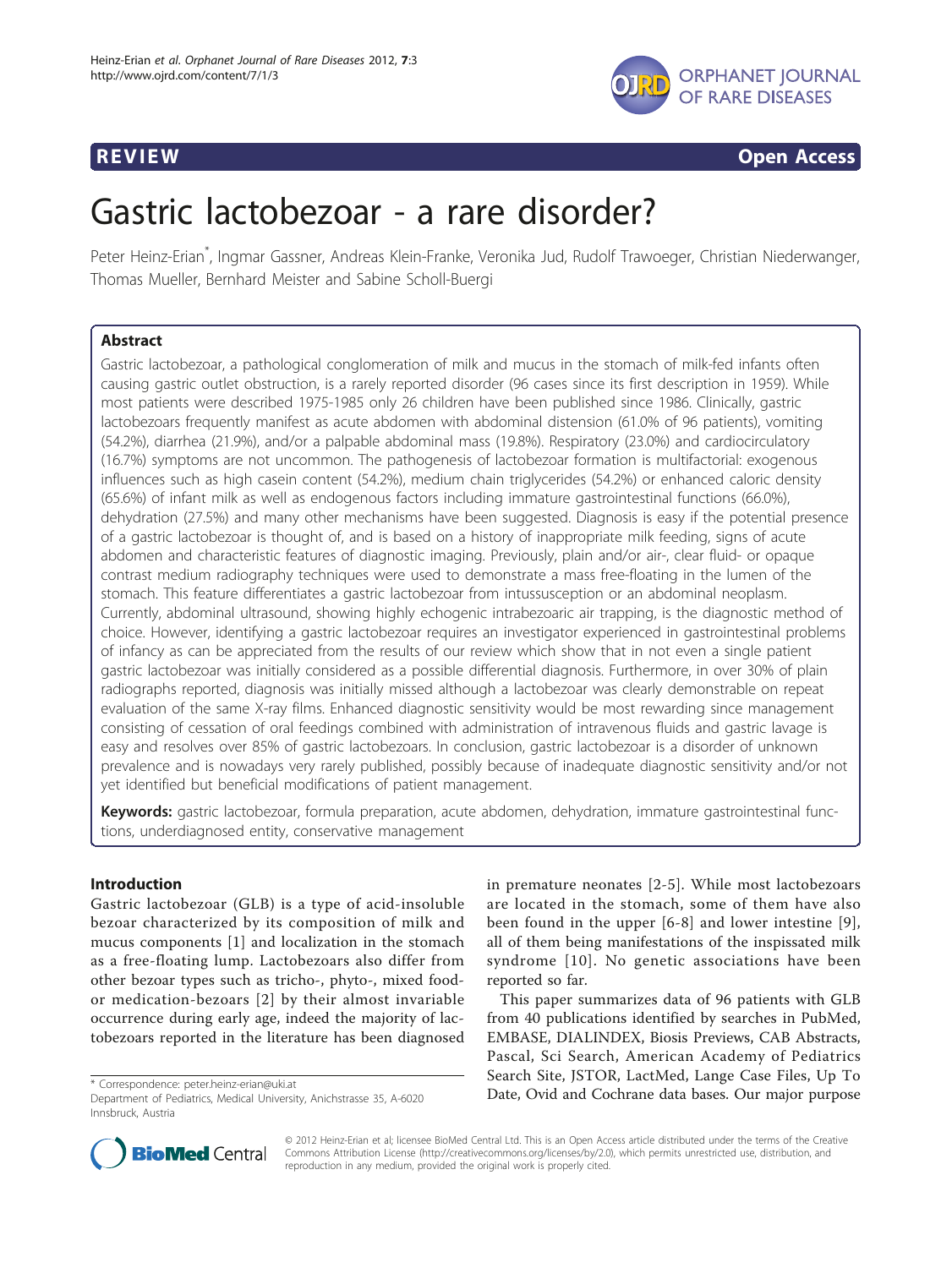is to 1) review the current knowledge about this disorder, 2) alert physicians to the possibility that GLB may be a differential diagnosis of acute abdomen, 3) discuss why GLBs are now so rarely reported, and 4) emphasize early conservative treatment instead of primary endoscopic or surgical interventions.

# Epidemiology

The true prevalence of GLB is unknown. Most of the 96 cases reported were diagnosed in North American Hospitals (USA 76 patients, Canada 1). Additional patients were published by authors from South Africa (4), France (4), UK (4), Austria (3), Germany (1), Israel (1), The Netherlands (1) and Saudi Arabia (1). Of the 51 cases, in whom gender was reported, 22 were females, 29 males. 61 of the 87 patients (70.1%), in whom the age at manifestation of the GLB was documented, were 30 days old or younger. In 20 further patients a GLB became manifest between 31 and 365 days and in 5 toddlers between the age of 440 and 1080 days. We found only 1 publication on a GLBpatient beyond toddlers age [[11](#page-6-0)]. Gestational age was documented in 79.2% (76/96) of the published children, of whom 76.7% were born prematurely whereas 23.3% were term. The mean gestational age of these 76 babies was  $33 \pm 4$  weeks (range 24-41) whereby no difference between females and males was found. Publications where both the newborn's gestational age and birth weight were documented (74/96 patients; 77.1%) show that 70.7% of these children had a birth weight appropriate for gestational age whereas 29.3% were small for gestational age.

# Clinical presentation

Clinical symptoms & signs of GLB are summarized in Table 1. GLBs were found in asymptomatic patients [[3,4\]](#page-6-0) or became manifest by predominantly gastrointestinal (GI) symptomatology which affected 77/96, i.e. over 80% of all patients (Table 1). Surprisingly, not a single patient was reported to have apparent hematemesis although signs of mechanical irritation and ulceration of the mucosa by GLB and in 7 cases even gastric perforation [[1,3,4,12](#page-6-0)] were described. GI symptoms were accompanied by disturbances of fluid and metabolic balance in 37/96 children (38.5%). Respiratory symptoms including apnea were a rather prominent manifestation and GLB was found to be the only related etiology in at least 20 reported patients (22.0%), all of them premature infants [\[3,4,13](#page-6-0),[14](#page-6-0)]. Amongst cardiocirculatory problems, bradycardia was encountered predominantly in premature babies while tachycardia prevailed in mature infants and toddlers, and was in the latter group often associated with anemia [[15,16](#page-6-0)]. Neurological [\[11,17](#page-6-0),[18\]](#page-6-0) and infectious/allergic manifestations [[4,19](#page-6-0)] were also

# Table 1 Clinical symptoms & signs of gastric lactobezoar

| Symptoms & signs                  | patients<br>reported <sup>*</sup> ) | presenting symptom &<br>sign <sup>*</sup> |
|-----------------------------------|-------------------------------------|-------------------------------------------|
| No symptoms & signs               | 5(5.2)                              |                                           |
| Gastrointestinal                  |                                     |                                           |
| Abdominal distension              | 59 (61.0)                           | 45 (46.9)                                 |
| Vomiting/regurgitation            | 52 (54.2)                           | 42 (43.8)                                 |
| Gastric residuals                 | 26 (27.1)                           | 23 (24.0)                                 |
| Milk curds                        | 9(9.4)                              | 2(2.1)                                    |
| Palpable abdominal mass           | 19 (19.8)                           | 4(4.2)                                    |
| Weight loss/failure to<br>thrive  | 9(9.4)                              | 1(1.0)                                    |
| Diarrhea                          | 21 (21.9)                           | 18 (18.9)                                 |
| Melena/positive hematest          | 7(7.3)                              | 4(4.2)                                    |
| Constipation                      | 2(2.1)                              |                                           |
| <b>Fluid/Metabolic</b>            |                                     |                                           |
| Dehydration                       | 24 (25.0)                           | 8(8.3)                                    |
| Increased sweating                | 1(1.0)                              |                                           |
| Edema                             | 3(3.1)                              | 1(1.0)                                    |
| Metabolic acidosis                | 1(1.0)                              |                                           |
| Cardiocirculatory/<br>Respiratory |                                     |                                           |
| Respiratory distress              | 16 (16.7)                           | 7(7.3)                                    |
| Apnea                             | 6(6.3)                              | 4(4.2)                                    |
| Cardiocirculatory<br>symptoms     | 16 (16.7)                           | 6(6.3)                                    |
| Anemia                            | 6(6.3)                              | 4(4.2)                                    |
| Infectious/Allergic               |                                     |                                           |
| Infection                         | 6(6.3)                              |                                           |
| Fever                             | 6(6.3)                              | 3(3.1)                                    |
| Ekzema                            | 1(1.0)                              |                                           |
| Allergic symptoms&signs           | 4 (4.2)                             |                                           |
| Neurological                      |                                     |                                           |
| Lethargy                          | 7(7.3)                              | 3(3.1)                                    |
| Crying                            | 2(2.1)                              | 1                                         |
| Irritability                      | 6(6.3)                              | 4(4.2)                                    |
| Temper tantrums                   | 1(1.0)                              |                                           |
| Cerebral seizures                 | 1(1.0)                              | 1(1.0)                                    |

\*) # show frequencies of parameters indicated in 96 patients from 40 literature reports, numbers in parentheses show percentages per 96 patients

described with GLB although the mechanisms of these associations are currently not understood.

# Pathogenesis

GLBs are thought to result from the coagulation of milk and mucous proteins following disturbed gastric function. Observed or postulated conditions favouring GLB formation included both exogenous and endogenous factors as summarized in Table [2.](#page-2-0)

Exogenous influences were related to 1) composition of formula, 2) medications inhibiting gastric secretion and motility, 3) modalities of feeding, and 4) conditions causing dehydration. Data on the composition of GLB are scarce. Levkoff [[1](#page-6-0)] described a gelatinous,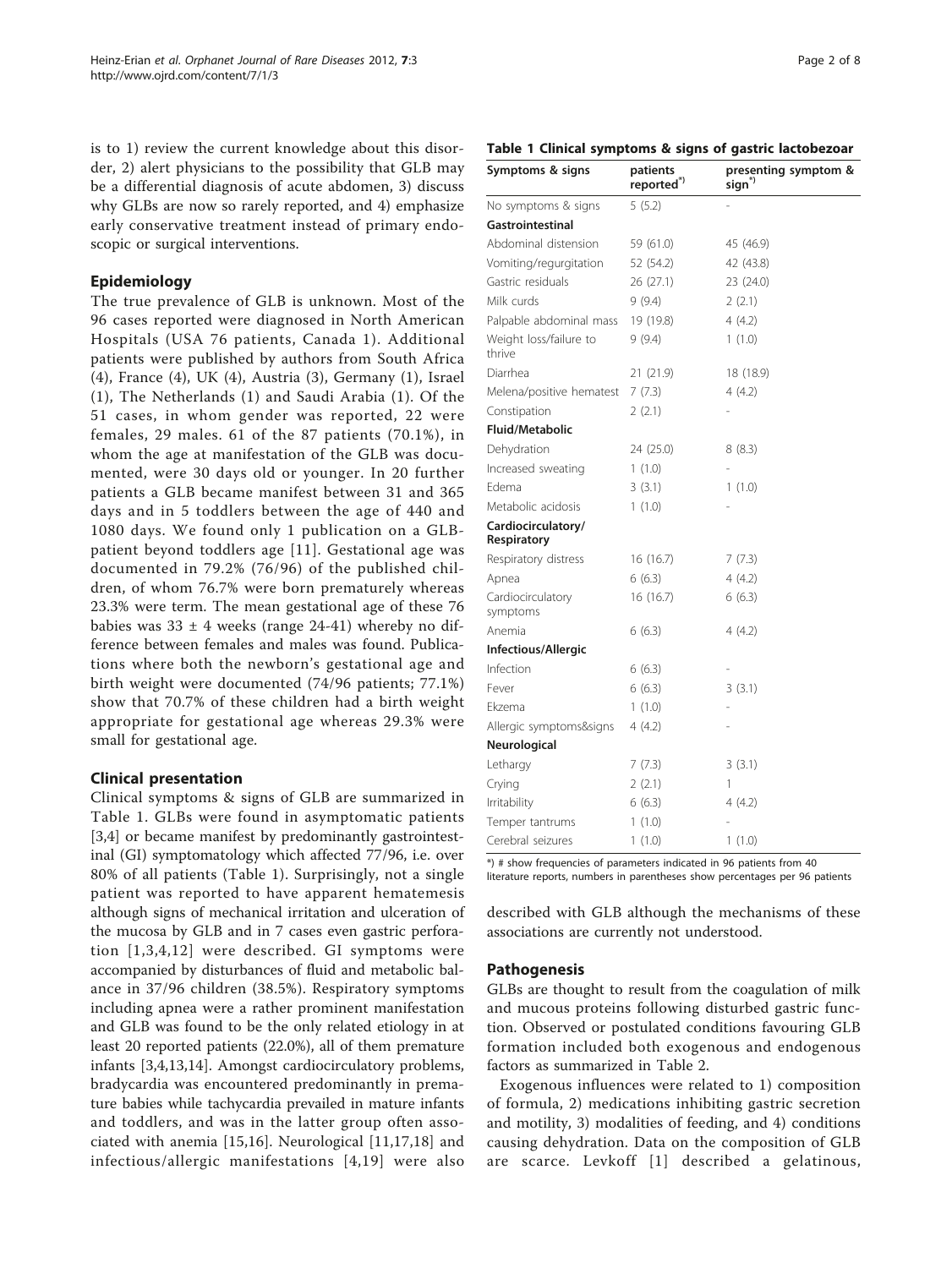<span id="page-2-0"></span>Table 2 Pathogenetic factors reported/postulated with gastric lactobezoar

| Pathogenetic factor                                      | reported <sup>*)</sup> | postulated |
|----------------------------------------------------------|------------------------|------------|
| Exogenous                                                |                        |            |
| "Overconcentrated" formula                               | 18 (18.8)              | 14 (35.0)  |
| Calorie content > 80 kcal/100 ml                         | 63 (65.6)              | 6(15.0)    |
| Special LBW formula                                      | 52 (54.2)              | 10(25.0)   |
| Breast milk fortifier                                    | 4(4.2)                 | 5(12.5)    |
| Protein concentration $>$ DRI <sup>#)</sup>              | 9(9.4)                 | 4(10.0)    |
| Casein predominance > 60%                                | 52 (54.2)              | 8(20.0)    |
| Cow's milk protein                                       | 1(1.0)                 | 3(7.5)     |
| Medium chain triglycerides                               | 52 (54.2)              | 11(27.5)   |
| Increased Ca-content of formula                          |                        | 3(7.5)     |
| Increased Ca/P ratio of formula                          |                        | 3(7.5)     |
| Silica (Gelopectose)                                     | 3(3.1)                 | 3(7.5)     |
| Alginate (Gaviscon)                                      | 2(2.1)                 | 1(2.5)     |
| Pectin-lignin-cellulose(Aroban)                          | 1(1.0)                 | 2(5.0)     |
| Atropin (e.g. Eumydrin®)                                 | 2(2.1)                 | 3(7.5)     |
| Antacids (Sucralfate® Aluminium hydroxide<br>etc.)       | 3(3.1)                 | 5(12.5)    |
| Modes of feeding - oral - gavage - bolus -<br>continuous | 29 (30.2)              | 7(17.5)    |
| Age $<$ 14 days at start of $> 80$ kcal formula          | 35 (36.5)              | 6(15.0)    |
| Supine body position (poor gastric mixing)               | 9(9.4)                 | 3(7.5)     |
| Phototherapy prior to lactobezoar diagnosis              | 16(16.7)               | 3(7.5)     |
| Increased sweating (due to hot weather)                  | 1(1.0)                 | 2(5.0)     |
| Endogenous                                               |                        |            |
| Prematurity                                              | 54 (56.3)              | 21 (52.5)  |
| Low birth weight $(< 2500$ gm)                           | 52 (54.2)              | 8(20.0)    |
| Dehydration                                              | 12(12.5)               | 11(27.5)   |
| Increased gastric absorption of fluids                   |                        | 3(7.5)     |
| Decreased global gastric secretion                       | 3(3.1)                 | 2(5.0)     |
| Interaction of formula with gastric secretion            |                        | 2(5.0)     |
| Increased osmolality of gastric content                  | 1(1.0)                 | 1(2.5)     |
| Delayed gastric emptying                                 | 3(3.1)                 | 16 (40.0)  |
| Postprandial time course of gastric acidity              |                        | 1(2.5)     |
| Decreased "digestive capacity"                           |                        | 3(7.5)     |
| Decreased enzyme activity                                |                        | 2(5.0)     |
| Gastric Ca secretion                                     |                        | 3(7.5)     |
| Gastric Ca+fat/protein precipitates                      | 1(1.0)                 | 3(7.5)     |
| Respiratory distress syndrome                            | 14 (14.6)              | 6(15.0)    |
| Birth asphyxia                                           | 9(9.4)                 | 4(10.0)    |
| Systemic infection                                       | 10(10.4)               | 4(10.0)    |

\* ) indicates pathogenetic factors documented in #/96 patients (numbers in parentheses are percentages per 96 patients)

 $5$ ) indicates postulated factors in 40 literature reports (numbers in

parentheses are percentages per 40 reports)

# ) DRI dietary reference intake (age-adapted)

amorphous material which microscopically contained "protein, few cells, moderate numbers of bacteria, and crystals of cholesterol, lactose and triple phosphate". Later Erenberg [\[5](#page-6-0)] found elevated long chain triglyceride (LCT) and decreased medium chain triglyceride (MCT) concentrations in GLBs indicating a better absorption of MCTs by the stomach. Absorbed MCTs delay gastric emptying [[19,20\]](#page-6-0) and thus facilitate GLB formation. Therefore the introduction of MCT-enriched formula in the late 1970ies may have been one factor causing a striking temporary increase of GLB cases at that time (Figure [1\)](#page-3-0). Why, after 1985, numbers of reported GLBpatients have - despite continued MCT-rich nutrition returned to levels before 1975 will, however, remain difficult to clarify.

With over-concentrated formula resulting from erroneous preparation predominantly during the 1960ies and 1970ies (Table 2) the content of calories and nutrients clearly exceeded age-related dietary reference intakes (DRI) [[21,22](#page-6-0)]. This may be particularly true for protein as can be calculated from the data given in the literature for at least 9 cases [[4,23](#page-6-0)-[26\]](#page-6-0). Also, the introduction of special LBW formulas may have to do with protein concentrations too high for the digestive capacity of premature infants [\[27-29\]](#page-6-0). The quality of milk protein [[10](#page-6-0),[13\]](#page-6-0) was believed to be another factor in the formation of GLB: until 1980 commercial milk formulas contained protein with 80% caseine and 20% whey, contrary to human breast milk where this ratio is approximately 40:60. Because until then lactobezoars had only been reported in infants fed with these "non-humanized" formulas and not in those with human breast milk, it was thought useful to adapt the caseine: whey ratio to that in human milk. While these whey-proteinpredominant formulas were initially reported to prevent GLB [[13](#page-6-0)] the subsequent years have shown that GLBs also form with humanized formulas [\[30](#page-6-0)] and even with human breast milk [[31](#page-6-0)].

Besides nutritional factors, medications used to reduce vomiting and diarrhoea [[2,32](#page-6-0)-[34\]](#page-6-0) or to antagonize gastric secretion and motility (Table 2) have been associated with GLB formation [[2](#page-6-0),[15](#page-6-0),[23,32\]](#page-6-0). These agents cause increased coagulation of gastric protein leading together with elevated concentrations of calcium, phosphorus and fat - to curds with enhanced tension as the basic constituents of GLB [[3,10,22\]](#page-6-0).

Modalities of feeding are also discussed: firstly, the postnatal age at which enteral feeds were started and the speed at which food volumes and concentrations were advanced were suspected to influence GLB formation [[3,4,35\]](#page-6-0). Furthermore, the question whether enteral continuous drip or intermittent bolus feeding should be preferred remains undetermined [[36\]](#page-6-0) although in this review we found 34 patients with GLB after enteral continuous drip but only 22 babies after bolus feeding (Table 2), suggesting a lower risk in the latter. With regard to technique, supine body posture during feeding was associated with air-accumulation in the prepyloric antrum impeding the passage of gastric content towards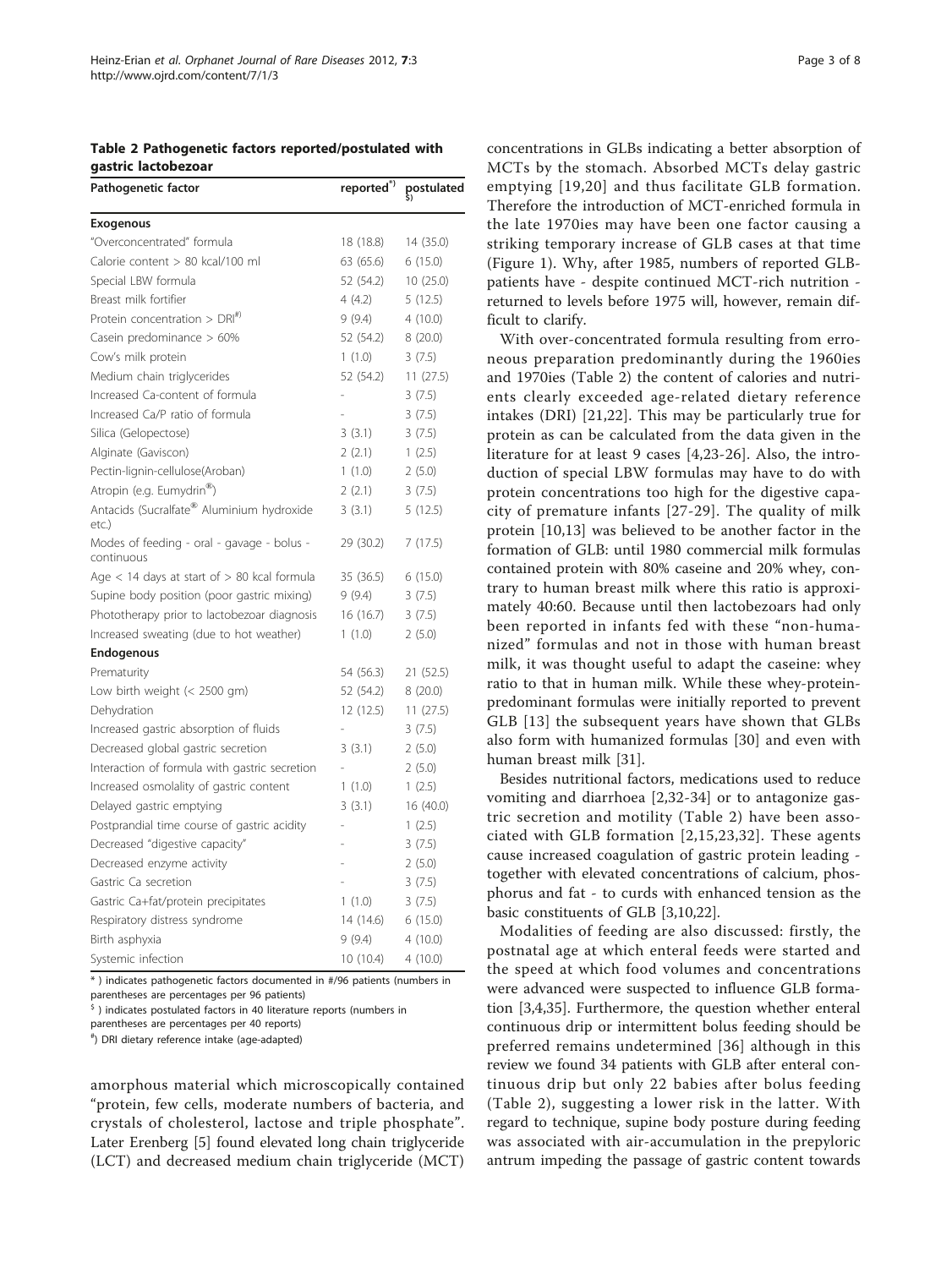<span id="page-3-0"></span>

the duodenum [[37\]](#page-6-0). However, despite this seemingly logical explanation, the literature mentioned only 9 cases of GLB in babies fed in the supine position. A fourth group of exogenous factors responsible for GLBformation were conditions leading to dehydration including - besides inadequate fluid intake - phototherapy [\[30,38\]](#page-6-0) and hot weather [[15](#page-6-0)] (Table [2\)](#page-2-0).

The predominant endogenous risk factors for GLB formation, prematurity and low birth weight [[3](#page-6-0),[10](#page-6-0)] imply many poorly developed essential physiological functions (Table [2\)](#page-2-0) comprising e.g. low "digestive capacity" due to reduced gastric acid production and pepsin activity [[39-41\]](#page-6-0). These functional insufficiencies may be drastically enhanced by a very labile state of tissue hydration readily permitting the initiation of a vicious cycle [[42](#page-6-0)]: milk formulae which put too much load upon the capacities of the GI-tract cause vomiting and/ or diarrhea. This produces diminution of extracellular fluid volume (dehydration). To accommodate for dehydration, water is excessively absorbed from the GI-tract which leads to GLB-formation and often gastric outlet obstruction followed again by vomiting and dehydration.

# **Diagnosis**

The essential criteria for diagnosing GLB are summarized in Table [3](#page-4-0). A precise nutritional history was found to be crucial in revealing mistakes of formula preparation and feeding modalities [[3,4\]](#page-6-0). Often, reported decreased intakes or increased losses of fluid explained GLB-related dehydration which was in more serious cases even associated with cardiocirculatory problems [[4,23,43](#page-6-0)]. Signs of respiratory distress were sometimes a manifestation of mechanical disturbance of lung function by the bezoar [\[2](#page-6-0),[15-17](#page-6-0)] and were in nearly 20% of cases associated with a palpable abdominal mass.

Laboratory parameters in the reported patients with GLB were rather nonspecific (Table [3](#page-4-0)) and included analytes reflecting blood loss, which was in a few cases corroborated by detecting hematest positive stools (5.2% patients) [\[3,13,23](#page-6-0)]. Pathologic parameters of dehydration and electrolyte disturbance following prolonged vomiting were recorded in 12.5% of patients [[15,16](#page-6-0),[23,43,44](#page-6-0)].

With regard to diagnostic imaging, abdominal ultrasound, reported in 12 cases so far, showed highly echogenic intra-bezoaric air trapping [[8](#page-6-0),[16](#page-6-0),[18](#page-6-0),[45](#page-6-0)-[47\]](#page-6-0) and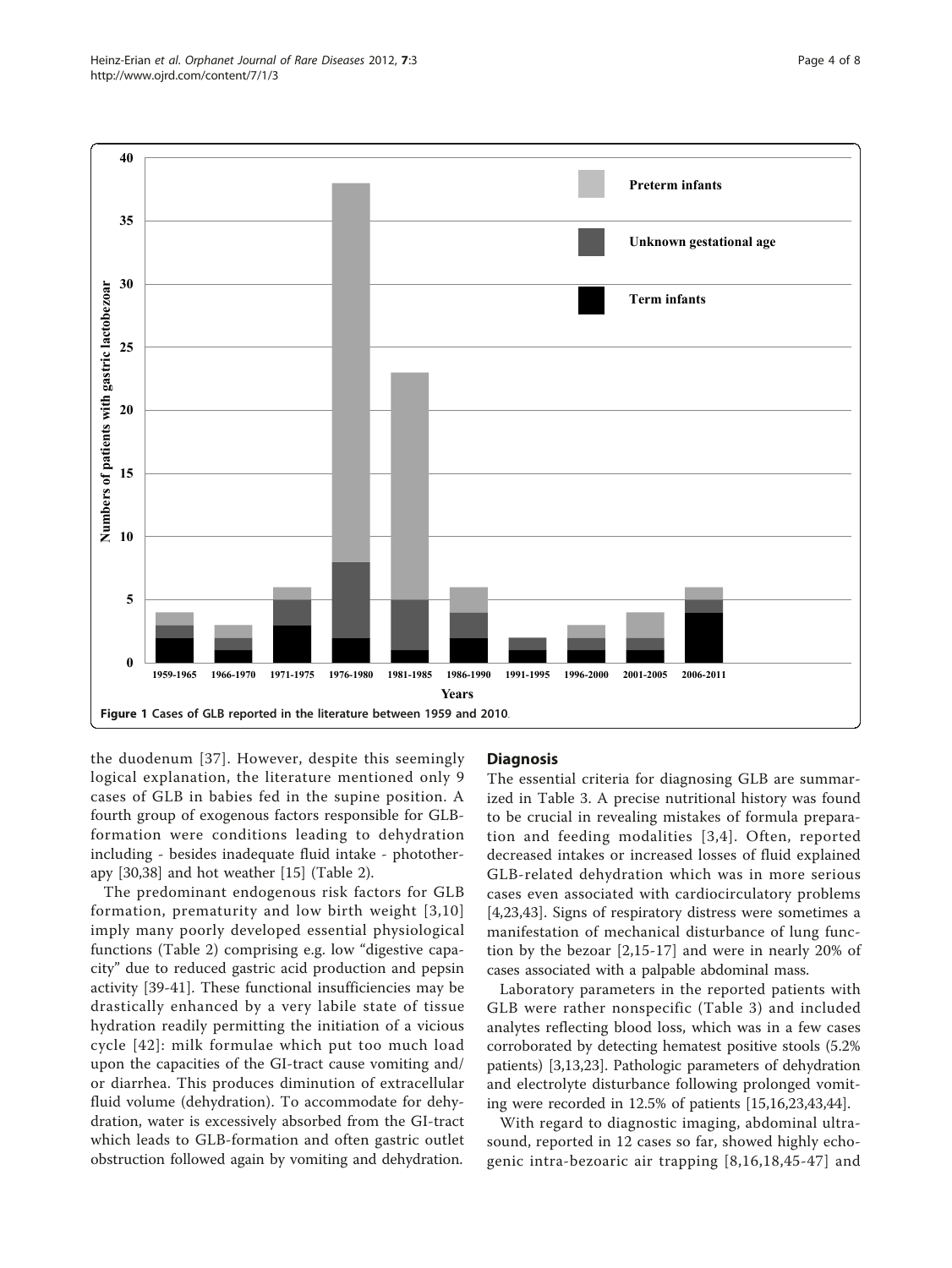| Diagnostic criteria         | Diagnostic information                                         | patients reported") |
|-----------------------------|----------------------------------------------------------------|---------------------|
| <b>Patient history</b>      | - calorie content > 80 kcal/100 ml formula                     | 69 (71.9)           |
|                             | - mode/technique of feeding                                    | 63 (65.6)           |
|                             | - food additives (milk fortifiers, anti-reflux preparations)   | 7(7.3)              |
|                             | - decreased fluid intake/24 hrs                                | 17(17.7)            |
|                             | - increased fluid loss (vomiting, diarrhea, sweating)          | 71 (74.0)           |
|                             | - medications antagonizing gastric secretion & motility        | 7(7.3)              |
| <b>Physical examination</b> | - signs of acute abdomen                                       | 67 (69.8)           |
|                             | - palpable abdominal mass                                      | 19 (19.8)           |
|                             | - physical signs of dehydration                                | 16(16.7)            |
|                             | - signs of cardiocirculatory distress                          | 17(17.7)            |
|                             | - signs of respiratory distress                                | 15(15.6)            |
| Laboratory                  | - parameters of blood loss (1 hemoglobin, ferritinetc.)        | 6(6.3)              |
|                             | - hematest positive stool                                      | 5(5.2)              |
|                             | - parameters of dehydration ( $\uparrow$ hematocrit, BUN etc.) | 12(12.5)            |
| <b>Diagnostic</b>           | - abdominal ultrasound imaging                                 | 12(12.5)            |
|                             | - plain abdominal radiography                                  | 62 (64.6)           |
|                             | - air contrast radiography                                     | 18 (18.8)           |
|                             | - clear fluid feed radiography                                 | 14 (14.6)           |
|                             | - opaque contrast medium radiography                           | 10(10.4)            |
|                             | - X-ray video imaging                                          | 13(13.5)            |
| Gastroscopy                 |                                                                | 2(2.1)              |
| Surgery                     |                                                                | 9(9.4)              |

<span id="page-4-0"></span>Table 3 Diagnostic parameters obtained in the investigation of gastric lactobezoar

\*) Diagnostic parameters reported in # per 96 patients. Numbers in parentheses are percentages per 96 Patients

proved to be very sensitive in experienced hands (Table 3). Plain radiography was the most commonly reported method (Table 3): however, in 62 patients investigated this way only 42 GLBs (67.7%) were correctly identified. In the remaining 20 cases with inconclusive plain abdominal radiography and in 25 additional patients, air contrast, clear fluid or opaque contrast medium radiography [[45-47\]](#page-6-0), or X-ray video-recording led to the detection of a GLB [[23](#page-6-0)[,48-50\]](#page-7-0). In 2 further patients GLBs were first diagnosed by gastroscopy [[19,46\]](#page-6-0) (Table 3). Notwithstanding, in 9 patients GLBs were detected during laparotomy [[1,3,12,25\]](#page-6-0). While gastric perforation was found in 7 of these patients, pneumoperitoneum was identified by plain abdominal X-ray in only 4 of them.

GLB may be an underdiagnosed entity. Firstly, abdominal distension and vomiting/regurgitation are often managed by pausing enteral nutrition and giving intravenous fluids which is also the standard treatment for

GLB [[2,3,30,32,34,42](#page-6-0)-[44](#page-6-0)]. This usually leads to complete dissolution and impossibility of documenting the original existence of a GLB. A second cause for underdiagnosis is the frequently short livespan of GLBs - even without treatment - as shown by serial radiological studies [[23,31](#page-6-0),[34](#page-6-0),[44\]](#page-6-0). A third argument is low diagnostic sensitivity of physicians who have often initially failed to diagnose GLBs actually present as proven subsequently by repeat evaluation of the same X-ray film [\[1,2](#page-6-0)]

Thus, the diagnosis of GLB affords a high degree of experience and suspicion. Yet, bearing in mind the relevant diagnostic criteria (Tables 3 and 4) will permit the correct diagnosis and allow a clear differentiation from other entities with an abdominal mass (Table [5\)](#page-5-0).

### Management

The therapeutic regimen of nil per mouth, with intravenous fluids alone or in combination with gastric lavage

| Table 4 Diagnostic imaging criteria for gastric lactobezoar |  |  |  |
|-------------------------------------------------------------|--|--|--|
|                                                             |  |  |  |

| Method                                        | Diagnostic criteria                                                                                                  |
|-----------------------------------------------|----------------------------------------------------------------------------------------------------------------------|
| Ultrasound                                    | free-floating intra-gastric mass, moves with patient positioning, intra-bezoaric echogenic air trapping              |
| Plain X-ray                                   | intra-gastric rounded mass only visible when surrounded by sufficient air or fluid, calcifications may be<br>visible |
| Air-/fluid contrast opaque contrast<br>medium | intra-gastric rounded mass large circular filling defect with mottled surface                                        |
| X-ray video-imaging                           | mass moves with patient positioning                                                                                  |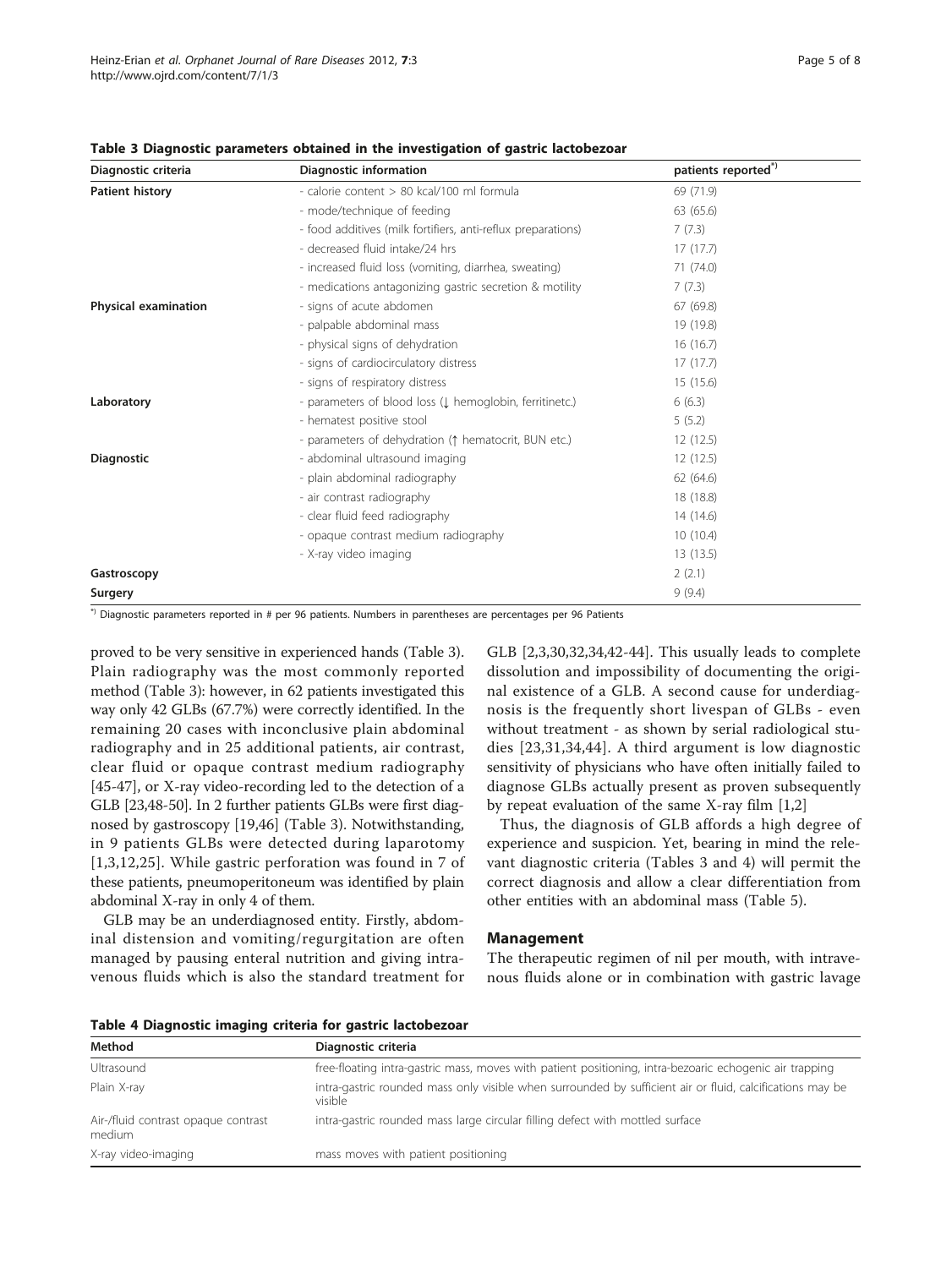#### <span id="page-5-0"></span>Table 5 Differential diagnosis of gastric lactobezoar

| <b>Gastrointestinal obstruction</b> | Other types of gastric bezoar<br>Intestinal or colonic bezoar<br>Pyloric stenosis<br>Intestinal stenosis/atresia<br>Paralytic ileus<br>Meconiumileus<br>Volvulus<br>Intussusception |
|-------------------------------------|-------------------------------------------------------------------------------------------------------------------------------------------------------------------------------------|
| Tumors                              | Tumor of the liver<br>Tumor of the kidney<br>Neuroblastoma<br>GI-lymphoma                                                                                                           |
| Respiratory                         | Infant respiratory distress syndrome<br>Pneumonia<br>Pneumothorax<br>Diaphragmatic hernia                                                                                           |
| Cardiocirculatory                   | Cardiac malformation<br>Cardiac insufficiency<br>Sepsis<br>Inadequate supply of fluids                                                                                              |

led to a successful outcome in over 85% of cases (Table 6). GLB - resolution was even reported in patients in whom enteral nutrition was continued. Nevertheless, from the bulk of information obtained in this study, a decrease in caloric density seems clearly warranted as soon as first signs of overstraining the individual digestive capacity become apparent. In cases with protracted GLB-dissolution gastric lavage with 20 to 100 ml physiologic saline  $4 \times$  daily and protein-cleaving enzymes such as N-acetylcysteine at a concentration of 10 mg  $\times$ kg  $^{-1}$  × dose  $^{-1}$ , was helpful [\[16](#page-6-0)]. An important complementary measure was decompression of the stomach by a nasogastric tube. The success of conservative treatment clearly argues against primary invasive measures. However, caution is warranted when the cause of acute abdomen remains elusive for more than 24 hours as was the case in the majority of the 7 patients with GLB in whom gastric perforation finally turned out to have



been a stringent indication for surgery. For 2 additional infants without perforation the need for laparotomy may have been viewed differently if the present knowledge of the state of the art in diagnosis and treatment of GLB had been available [[23,43\]](#page-6-0). Thus surgical treatment is only warranted when 1) a pneumoperitoneum is diagnosed, 2) the cause for an acute abdomen remains unidentified, or 3) an already diagnosed GLB cannot be dissolved by conservative management within 72 hours. In this latter case gastroscopic disintegration may be tried before surgery if the patient is in good physical condition [[19,10\]](#page-6-0).

# Prognosis

GLB has an excellent outcome provided diagnosis and treatment occur in due time [[2,10,17,](#page-6-0)[51\]](#page-7-0). It is important to alert pediatricians to the possibility of GLB being a differential diagnostic entity of acute abdomen. An improved index of suspicion leads to timely diagnosis and reduces severe complications and mortality in these vulnerable kids. Because the response of GLB to treatment can be closely monitored by repeat ultrasound scans conservative measures are a safe approach and will in most cases result in complete GLB-resolution within 2-3 days.

# Perspectives for the future

Prospective controlled studies on the great variety of postulated pathogenetic factors (Table [2\)](#page-2-0) are lacking. Particularly important issues for study comprise:

1) Pathogenetic factors causing GLB: for example volumes and concentrations of gastric contents, pH, osmolality, pepsin activity and indicators of gastric emptying should be studied under defined conditions (e.g. time points during feeding cycle, formula

| Type of treatment                                            | #/96 patients reported" |
|--------------------------------------------------------------|-------------------------|
| No treatment reported                                        | 14 (14.6)               |
| Nil per mouth alone                                          | 3(3.1)                  |
| Intravenous fluidsand "nil per mouth"                        | 29 (30.2)               |
| Gastric decompression (nasogastric tube)                     | 64 (66.7)               |
| Gastric lavage                                               | 16(16.7)                |
| Gastric lavage with N-acetylcysteine                         | 3(3.1)                  |
| Intravenous fluids+ continued enteral feeds                  | 4(4.2)                  |
| Change to different milk/formula with "normal" concentration | 9(9.4)                  |
| Change to different milk/formula with reduced concentration  | 6(6.3)                  |
| Mechanical disintegration with feeding tube                  | 4(4.2)                  |
| Gastroscopy                                                  | 2(2.1)                  |
| Surgery                                                      | 9(9.4)                  |

\*) Types of treatment in 96 patients with gastric lactobezoar. In some patients more than one type of treatment was reported. Numbers in parentheses are percentages of patients managed with the indicated modality.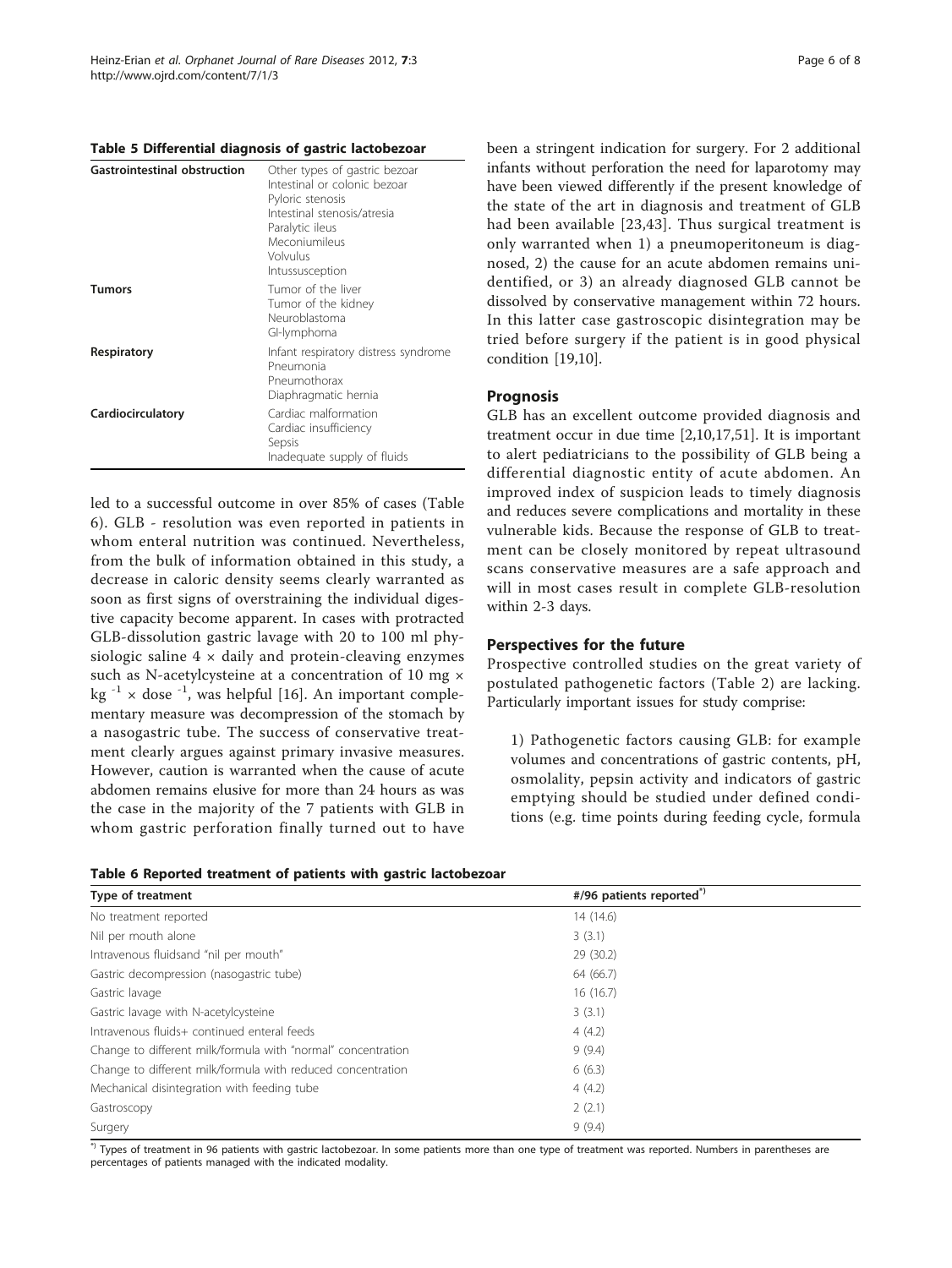<span id="page-6-0"></span>composition, body position during and after feeding) to identify relevant markers.

2) Evaluation of risk factors associated with gastric perforation: prematurity was found to be one of them. However, from the existing publications it was impossible to decide if a GLB or a nasogastric tube or other factors including a delay in diagnosis - were responsible for the perforation. Therefore prospective evaluation of these parameters is clearly warranted.

# Abreviations

BUN: blood urea nitrogen; DRI: dietary reference intake; GI: gastrointestinal; GLB: gastric lactobezoar; LBW: low birth weight; LCT: long chain triglyceride; MCT: medium chain triglyceride

#### Authors' contributions

PH-E drafted the manuscript. IG contributed information on diagnostic imaging. AK-F described mechanisms causing anemia in GLB patients. RT elaborated on neonatal pathophysiology. CN collected and analysed data from the reviewed literature. TM provided insights in pathophysiological mechanisms of lactobezoar formation. BM revised the manuscript. VJ and SSB compiled information on nutritional aspects supporting the formation of GLB. All authors read and approved the final manuscript.

#### Competing interests

The authors declare that they have no competing interests.

Received: 15 August 2011 Accepted: 4 January 2012 Published: 4 January 2012

#### References

- 1. Levkoff AH, Gadsden RH, Hennigar GR, Webb CM: [Lactobezoar and gastric](http://www.ncbi.nlm.nih.gov/pubmed/5537311?dopt=Abstract) [perforation in a neonate.](http://www.ncbi.nlm.nih.gov/pubmed/5537311?dopt=Abstract) J Pediatr 1970, 77:875-877.
- 2. Grosfeld JL, Schreiner RL, Franken EA, Lemons JA, Ballantine TVN, Weber TR, Gresham TL: [The changing pattern of gastrointestinal bezoar in infants](http://www.ncbi.nlm.nih.gov/pubmed/6893369?dopt=Abstract) [and children.](http://www.ncbi.nlm.nih.gov/pubmed/6893369?dopt=Abstract) Surgery 1980, 88:425-432.
- Schreiner RL, Brady MS, Franken EA, Stevens DC, Lemons JA, Gresham EA: [Increased incidence of lactobezoars in low birth weight infants.](http://www.ncbi.nlm.nih.gov/pubmed/474545?dopt=Abstract) Am J Dis Child 1979, 133:936-940.
- 4. Erenberg A, Shaw RD, Yousefzadeh D: Lactobezoar in the low birth weight infant. Pediatrics 1979, 63:643-646.
- Erenberg A: Lactobezoar. In Feeding the Neonate Weighing Less than 1500 Grams. Edited by: Sunshine P. Report of the 79th Ross Conference on Pediatr. Res; 1980:99-102.
- Towery HH, Chan RK: Lactobezoar: a case report. Clin Pediatr 2004, 43:577-578.
- 7. Michael A, Sellaraman S: [Lactobezoar: a rare cause of ileal obstruction.](http://www.ncbi.nlm.nih.gov/pubmed/15623919?dopt=Abstract) Indian Pediatr 2004, 41:1279-1280.
- 8. Rao PVH, Raveenthiran V, Dhannalakshmi M: Gastric and intestinal lactobezoars. Ind J Gastroenterol 2001, 20:115-116.
- Freitas L, Goldszmidt D, Dubousset AM, Valayer J: [Occlusion intestinale](http://www.ncbi.nlm.nih.gov/pubmed/3228944?dopt=Abstract) [basse par lactobezoard.](http://www.ncbi.nlm.nih.gov/pubmed/3228944?dopt=Abstract) Chir Pediatr 1988, 29:351-352.
- 10. Corzine M: Radiology case study. Gastric lactobezoar. Neonatal Netw 2011, 180-1.
- 11. Smith BJ, Bachrach SJ: [An unexspected finding in an eight-year-old child](http://www.ncbi.nlm.nih.gov/pubmed/16708517?dopt=Abstract) [with cerebral palsy and weight loss.](http://www.ncbi.nlm.nih.gov/pubmed/16708517?dopt=Abstract) J Natl Med Assoc 2006, 98:280-283.
- 12. Hall NJ, Ward HC: [Lactobezoar with perforation in a premature infant.](http://www.ncbi.nlm.nih.gov/pubmed/16113528?dopt=Abstract) Biol Neonate 2005, 88:328-330.
- 13. Schreiner RL, Brady MS, Ernst JA, Lemmons JA: [Lack of lactobezoars in](http://www.ncbi.nlm.nih.gov/pubmed/6979240?dopt=Abstract) [infants given predominantly whey protein formulas.](http://www.ncbi.nlm.nih.gov/pubmed/6979240?dopt=Abstract) Am J Dis Child 1982, 136:437-439.
- 14. Usmani SS, Levenbrown J: [Lactobezoar in a full-term breast-fed infant.](http://www.ncbi.nlm.nih.gov/pubmed/2729236?dopt=Abstract) Am J Gastroenterol 1989, 84:647-649.
- 15. Sipell WG, Kalb C, Fendel H: [Lactobezoar in an infant: an unusual cause of](http://www.ncbi.nlm.nih.gov/pubmed/578498?dopt=Abstract) [upper abdominal tumour persisting for several weeks.](http://www.ncbi.nlm.nih.gov/pubmed/578498?dopt=Abstract) Eur J Pediatr 1977, 126:97-102.
- 16. Heinz-Erian P, Klein-Franke A, Gassner I, Kropshofer G, Salvador C, Meister B, Müller T, Scholl-Bürgi S: Disintegration [of large gastric lactobezoars by N](http://www.ncbi.nlm.nih.gov/pubmed/19949349?dopt=Abstract)[acetyl- cysteine.](http://www.ncbi.nlm.nih.gov/pubmed/19949349?dopt=Abstract) J Pediatr Gastroenterol Nutr 2010, 50:108-110.
- 17. DuBose TM, Southgate VWM, Hill JG: Lactobezoars: A patient series and literature review. Clin Pediatr 2001, 40:603-606.
- 18. Kruijdenberg CBM, Mattheij MAC, Runneboom-Mertens SCJ, Widdershoven JAM: A lactobezoar in an infant with excessive crying: a case and literature review. Tijdschr Kindergeneeskd 2010, 78:168-171.
- 19. Lemoh JN, Watt J: Lactobezoar and cow'[s milk protein intolerance.](http://www.ncbi.nlm.nih.gov/pubmed/7189657?dopt=Abstract) Arch Dis Child 1980, 55:128-129.
- 20. Hunt JN, Knox MT: [A relation between the chain length of fatty acids](http://www.ncbi.nlm.nih.gov/pubmed/5639357?dopt=Abstract) [and the slowing of gastric emptying.](http://www.ncbi.nlm.nih.gov/pubmed/5639357?dopt=Abstract) J Physiol 1968, 194:327-336.
- 21. Groh-Wargo S, Sapsford A: [Enteral nutrition support of the preterm infant](http://www.ncbi.nlm.nih.gov/pubmed/19483066?dopt=Abstract) [in the neonatal intensive care unit.](http://www.ncbi.nlm.nih.gov/pubmed/19483066?dopt=Abstract) Nutr Clin Pract 2009, 24:363-376.
- 22. Nutrition of the Preterm Infant. Edited by: Tsang RC, Uauy R, Koletzko B, Zlotkin S. Cincinnati, OH: Digital Education Publishing; 2005:415-416.
- 23. Cremin BJ, Fisher RM, Stokes NJ, Rabkin J: [Four cases of lactobezoar in](http://www.ncbi.nlm.nih.gov/pubmed/15822332?dopt=Abstract) [neonates.](http://www.ncbi.nlm.nih.gov/pubmed/15822332?dopt=Abstract) Pediatr Radiol 1974, 2:107-109.
- 24. Wexler HA, Poole CA: [Lactobezoar, a complication of overconcentrated](http://www.ncbi.nlm.nih.gov/pubmed/946607?dopt=Abstract) [milk formula.](http://www.ncbi.nlm.nih.gov/pubmed/946607?dopt=Abstract) J Pediatr Surg 1976, 11:261-262.
- 25. Wolf RS, Bruce J: [Gastrotomy for lactobezoar in a newborn infant.](http://www.ncbi.nlm.nih.gov/pubmed/13655177?dopt=Abstract) J Pediatr 1959, 54:811-812.
- 26. Wolf RS, Davis LA: [Lactobezoar a foreign body formed by the use of](http://www.ncbi.nlm.nih.gov/pubmed/14026424?dopt=Abstract) [undiluted powdered milk substance.](http://www.ncbi.nlm.nih.gov/pubmed/14026424?dopt=Abstract) JAMA 1963, 184:782.
- 27. Duritz G, Oltorf C: [Lactobezoar formation associated with high-density](http://www.ncbi.nlm.nih.gov/pubmed/440877?dopt=Abstract) [caloric formula.](http://www.ncbi.nlm.nih.gov/pubmed/440877?dopt=Abstract) Pediatrics 1979, 63:647-649.
- 28. Sullivan MA, Smith RT: [Lactobezoars-a simple therapy.](http://www.ncbi.nlm.nih.gov/pubmed/577659?dopt=Abstract) Am J Dis Child 1977, 131:813.
- 29. Schreiner RL, Lemons JA, Gresham EL: [A new complication of](http://www.ncbi.nlm.nih.gov/pubmed/440888?dopt=Abstract) [nutritionalmanagement of the low-birth-weight infant.](http://www.ncbi.nlm.nih.gov/pubmed/440888?dopt=Abstract) Pediatrics 1979, 63:683-685.
- 30. Reddy ER, Joseph S: [Lactobezoar in a low-birth-weight neonate.](http://www.ncbi.nlm.nih.gov/pubmed/4016639?dopt=Abstract) Can Med Assoc J 1985, 133:297.
- 31. Yoss BS: [Human milk lactobezoars.](http://www.ncbi.nlm.nih.gov/pubmed/6502316?dopt=Abstract) J Pediatr 1984, 105:819-822.
- 32. Beraud C, Disant F, Ardiet JM: Lactobezoard chez un premature de 9 jours. Rev Internat Pediatr 1979, 94:19-25.
- 33. Sznajder M, Benichou JJ, Labrune B: [Lactobezoard chez un nourisson.](http://www.ncbi.nlm.nih.gov/pubmed/3840976?dopt=Abstract) Arch Fr Pediatr 1985, 42:699-700.
- 34. Faverge B, Gratecos LA: [Lactobezoard gastrique du nourrisson induit par](http://www.ncbi.nlm.nih.gov/pubmed/2836788?dopt=Abstract) [Gelopectose®.](http://www.ncbi.nlm.nih.gov/pubmed/2836788?dopt=Abstract) Pediatrie 1987, 42:685-686.
- 35. Berseth CL, Bisquera JA: [Prolonging small feeding volumes in early life](http://www.ncbi.nlm.nih.gov/pubmed/12612232?dopt=Abstract) [decreases the incidence of necrotizing enterocolitis in very low birth](http://www.ncbi.nlm.nih.gov/pubmed/12612232?dopt=Abstract) [weight infants.](http://www.ncbi.nlm.nih.gov/pubmed/12612232?dopt=Abstract) Pediatrics 2003, 111:529-534.
- 36. Premij S, Chessell L: Continuous nasogastric milk feeding versus intermittent bolus milk feeding for premature infants less than 1500 grams. Cochrane Database Syst Rev 2003, , 1: CD001819.
- 37. Hood JH: [Effect of posture on the amount and distribution of gas in the](http://www.ncbi.nlm.nih.gov/pubmed/14160539?dopt=Abstract) [intestinal tract of infants and young children.](http://www.ncbi.nlm.nih.gov/pubmed/14160539?dopt=Abstract) Lancet 1964, 2:107.
- 38. Tolia V, Dubois RS: Lactobezoar in prematurity. A case with prolonged resolution. Clin Pediatr 1981, 20:651-653.
- 39. Miller RA: [Observations on the gastric acidity during the first months of](http://www.ncbi.nlm.nih.gov/pubmed/21032189?dopt=Abstract) [life.](http://www.ncbi.nlm.nih.gov/pubmed/21032189?dopt=Abstract) Arch Dis Child 1941, 16:22-30.
- 40. Lawrence RA, Klish WJ, Brown MR: Studies of low birth weight infants with lactobezoars. Pediatr Res 1980, 14:504.
- 41. Sangild PT: Gut responses to enteral nutrition in preterm infants and animals. Exp Biol Med 2006, 231:1695-1711.
- 42. Majd M, LoPresti JM: Lactobezoar. Am J Roentgenol Rad Ther Nucl Med 1972, 116:575-576.
- 43. Bakken DA, Abramo TJ: Gastric lactobezoar: a rare cause of gastric outlet obstruction. Pediatr Emerg 1997, 13:264-267.
- 44. Singer JI: [Lactobezoar causing an abdominal triad of colicky pain, emesis](http://www.ncbi.nlm.nih.gov/pubmed/3186525?dopt=Abstract) [and mass.](http://www.ncbi.nlm.nih.gov/pubmed/3186525?dopt=Abstract) Pediatr Emerg Care 1988, 4:194-196.
- 45. Green DW, Mimouni F: [Neonatal radiology casebook.](http://www.ncbi.nlm.nih.gov/pubmed/8345390?dopt=Abstract) J Perinatol 1993, 13:235-236.
- 46. Naik DR, Bolia A, Boon AW: [Demonstration of a lactobezoar by](http://www.ncbi.nlm.nih.gov/pubmed/3555684?dopt=Abstract) [ultrasound.](http://www.ncbi.nlm.nih.gov/pubmed/3555684?dopt=Abstract) Br J Radiol 1987, 60:506-508.
- 47. Vallabhaneni P, Mansour M, Hutton K, Banerjee S: [Lactobezoar not so](http://www.ncbi.nlm.nih.gov/pubmed/21081592?dopt=Abstract) [bizarre!](http://www.ncbi.nlm.nih.gov/pubmed/21081592?dopt=Abstract) Arch Dis Child Fetal Neonatal Ed 2011, 96:F127, Epub 2010 Nov 16.